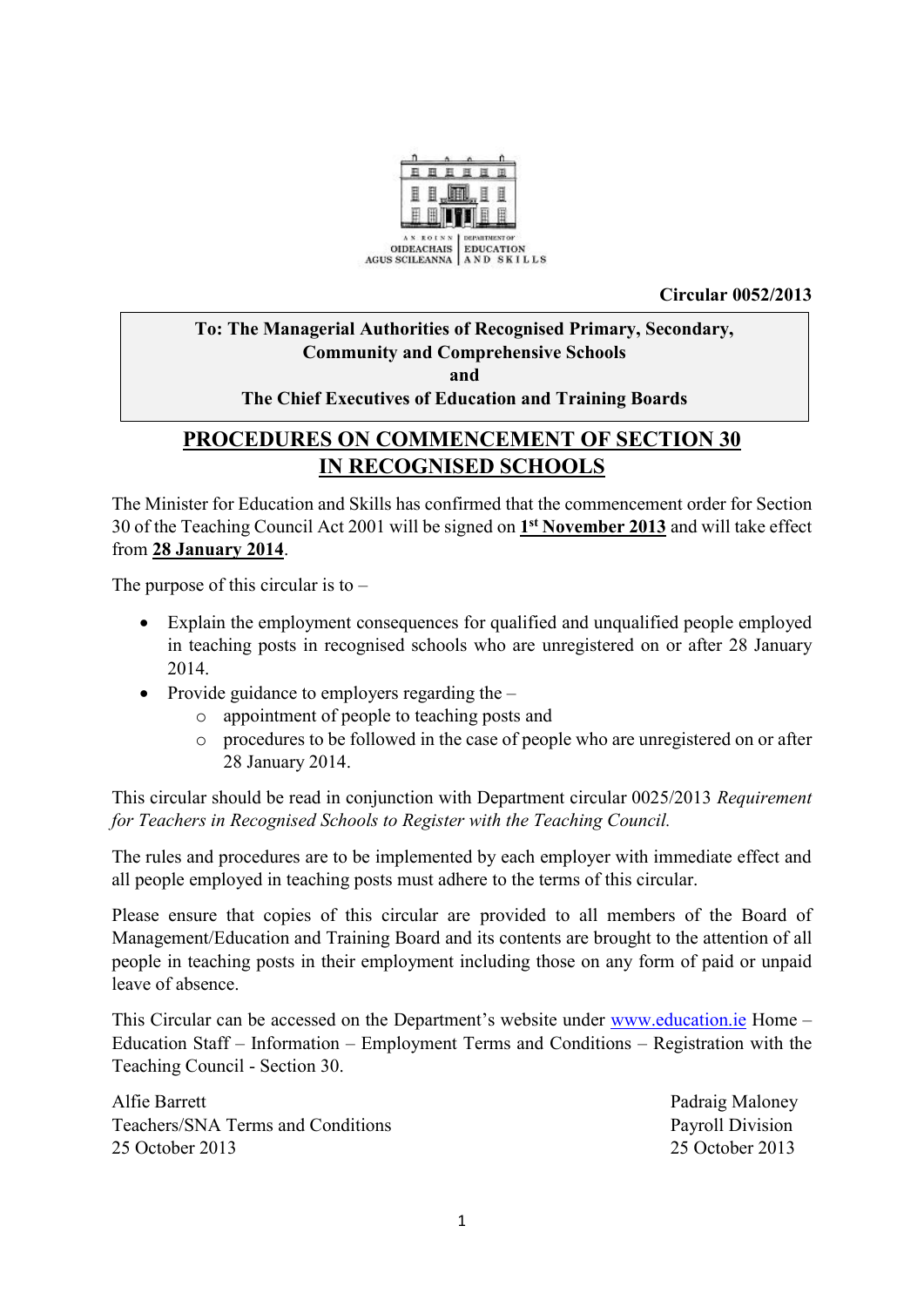## **Contents**

| 1                                                                                                |                                                                                             |                                                                            |  |  |
|--------------------------------------------------------------------------------------------------|---------------------------------------------------------------------------------------------|----------------------------------------------------------------------------|--|--|
| $\boldsymbol{2}$                                                                                 |                                                                                             |                                                                            |  |  |
| 3                                                                                                |                                                                                             |                                                                            |  |  |
| $\overline{\mathbf{4}}$                                                                          |                                                                                             |                                                                            |  |  |
| 5                                                                                                |                                                                                             |                                                                            |  |  |
| People employed as teachers in recognised schools who are eligible for registration but who<br>6 |                                                                                             |                                                                            |  |  |
| 7                                                                                                | People employed as teachers in recognised schools who are not eligible for registration and |                                                                            |  |  |
| 8                                                                                                |                                                                                             | Teaching Council Non Registration (TCNR) Leave - Unpaid Leave of Absence 7 |  |  |
|                                                                                                  | 8.1                                                                                         |                                                                            |  |  |
|                                                                                                  | 8.2                                                                                         |                                                                            |  |  |
|                                                                                                  | 8.3                                                                                         |                                                                            |  |  |
|                                                                                                  | 8.4                                                                                         |                                                                            |  |  |
|                                                                                                  | 8.5                                                                                         |                                                                            |  |  |
|                                                                                                  | 8.6                                                                                         |                                                                            |  |  |
|                                                                                                  | 8.7                                                                                         |                                                                            |  |  |
|                                                                                                  | 8.8                                                                                         |                                                                            |  |  |
| $\boldsymbol{9}$                                                                                 |                                                                                             |                                                                            |  |  |
| 10                                                                                               |                                                                                             |                                                                            |  |  |
| 11                                                                                               |                                                                                             |                                                                            |  |  |
|                                                                                                  |                                                                                             |                                                                            |  |  |
|                                                                                                  |                                                                                             |                                                                            |  |  |
|                                                                                                  |                                                                                             |                                                                            |  |  |
| Appendix D – Collective Agreement: Redundancy Payments to Public Servants 16                     |                                                                                             |                                                                            |  |  |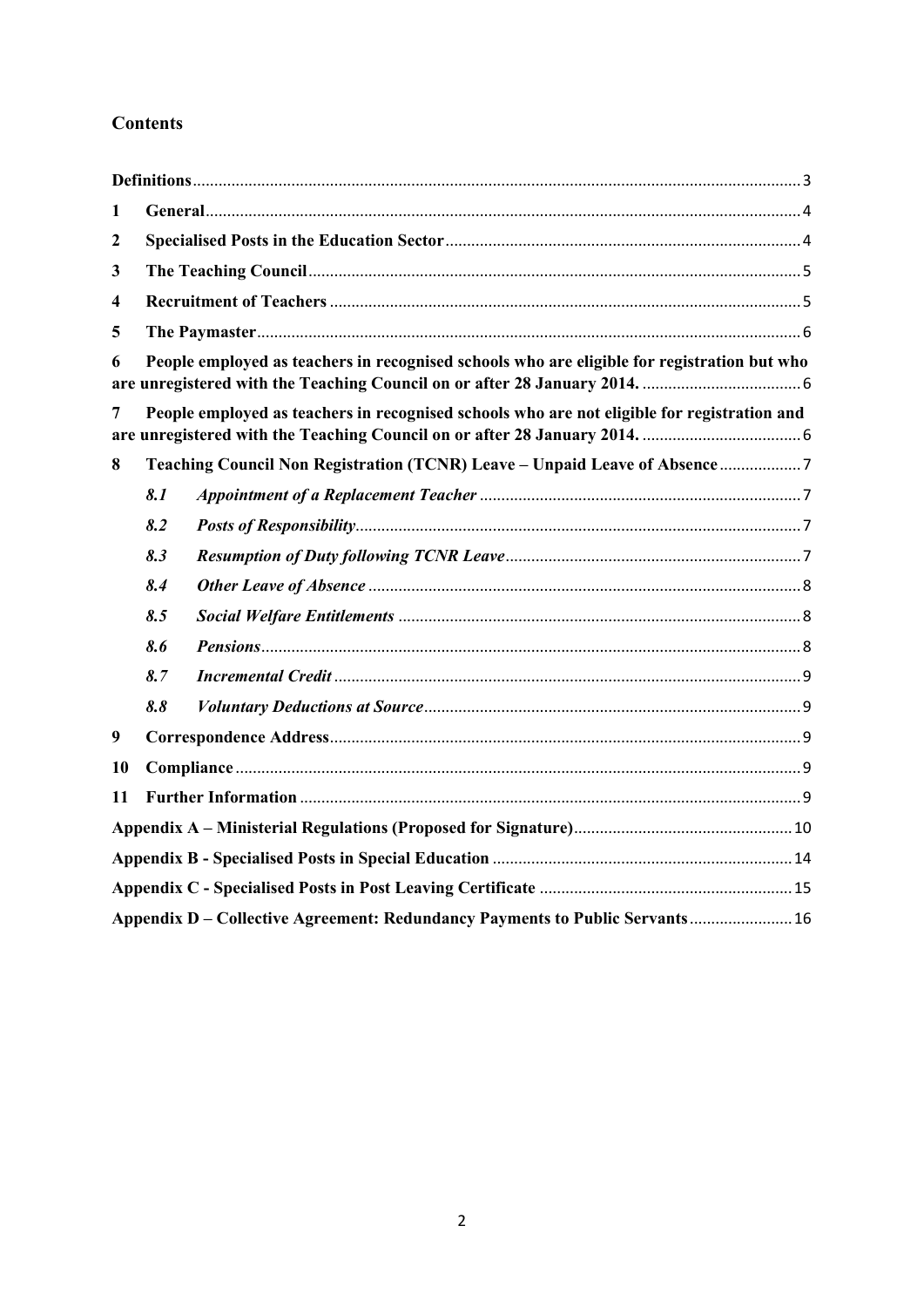#### <span id="page-2-0"></span>**Definitions**

For the purposes of this circular the following terms shall have the meanings assigned to them here unless the context indicates otherwise:

**Department** – means the Department of Education and Skills;

**Employer** – means an Education and Training Board (ETB) for vocational schools/community colleges and a Board of Management/Manager in the case of primary, voluntary secondary, community and comprehensive schools. The Education and Training Board or Board of Management/Manager may delegate responsibility for matters set out in this circular to the Principal of the school;

**Paymaster** – means the person/organisation in charge of paying salaries. The Department of Education and Skills in the case of primary, voluntary secondary, community and comprehensive teachers and the Education and Training Boards in the case of vocational schools/community college teachers;

**Recognised school** – means a school which is recognised by the Minister for Education and Skills in accordance with Section 10 of the Education Act 1998;

**Registered teacher** – means a teacher whose name is entered on the Teaching Council's register;

**Registration history –** means the details of teacher registration provided by the Teaching Council and retained by the paymaster;

**Teaching Council –** means the Council established under Section 5 of the Teaching Council Act 2001.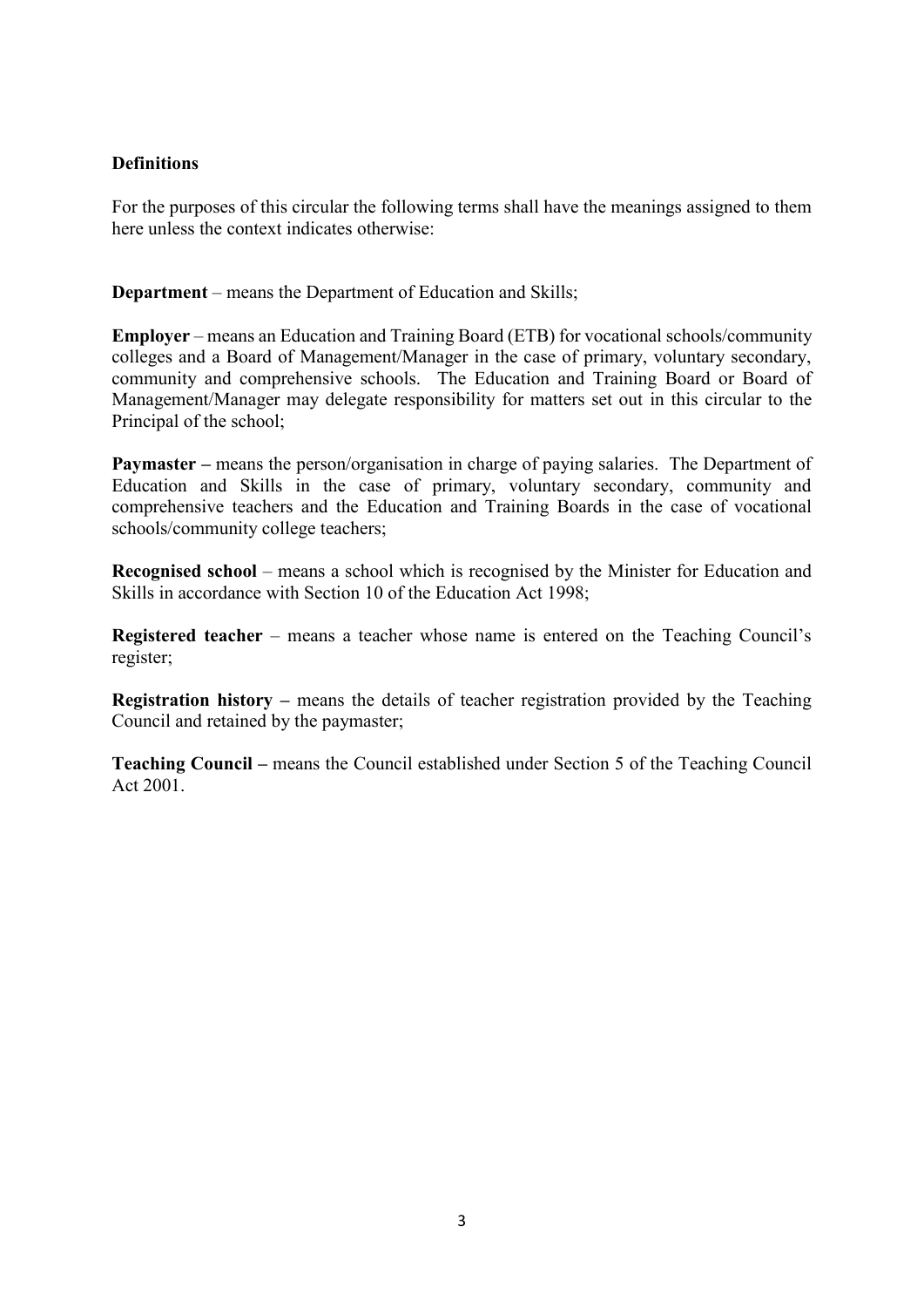#### <span id="page-3-0"></span>**1 General**

- 1.1 From 28 January 2014 under section 30 of the Teaching Council Act 2001 the paymaster will be **prohibited by law** from paying any person who is employed as a teacher in a recognised school unless he/she is registered with the Teaching Council. Section 30 does not apply to a person who is employed as a teacher in a centre for education or other education or training setting.
- 1.2 It is therefore essential for anyone employed as a teacher in a recognised school including those on any form of paid leave of absence to be registered and maintain registration at all times.
- 1.3 Limited exceptions permitted under Ministerial regulations under Section 24(8) of the Education Act 1998 (as amended by the Education (Amendment) Act 2012) are attached at Appendix A of this circular. Service given under the limited exceptions does not reckon for incremental credit purposes.
- 1.4 In advance of 28 January 2014, people employed as teachers in recognised schools who are unregistered with the Teaching Council will be notified by their employing school or ETB that payment of salary will cease from that date due to non-registration.

#### <span id="page-3-1"></span>**2 Specialised Posts in the Education Sector**

- 2.1 There are posts in certain subject areas in the education sector that are occupied by people who are not qualified teachers but whose posts have traditionally been classified as teaching posts. In some cases these posts are, and were always intended to be, teaching posts. In other cases, teaching qualifications are not required or appropriate. In addition, a primary degree or equivalent qualification recognised by the Teaching Council in the subject area in question may not be available, giving rise to concerns about the ongoing supply of qualified staff.
- 2.2 There are, therefore, posts that can be filled by people with appropriate qualifications or experience without an approved teaching qualification. It is in the educational interests of students that the people delivering the courses have appropriate qualifications or experience, and it is in the public interest that such courses and activities can continue.

Lists of the subject areas in question in Special Schools are attached at Appendix B and in Post Leaving Certificate (PLC) colleges at Appendix C of this circular. In these areas, posts will be reclassified and, therefore, will not in future be regarded as teaching posts. All posts delivering the listed subject areas will in future be classified as tutor posts. The holders of these posts will not be subject to the requirements of Section 30. Departmental approval must be granted for the reclassification of the post(s). Appropriate qualifications requirements may be drawn up for tutor appointments in these areas from time to time taking account of industry requirements.

2.3 In the PLC area, teachers may deliver some modules in the areas listed in Appendix C where this forms a small proportion of their overall hours.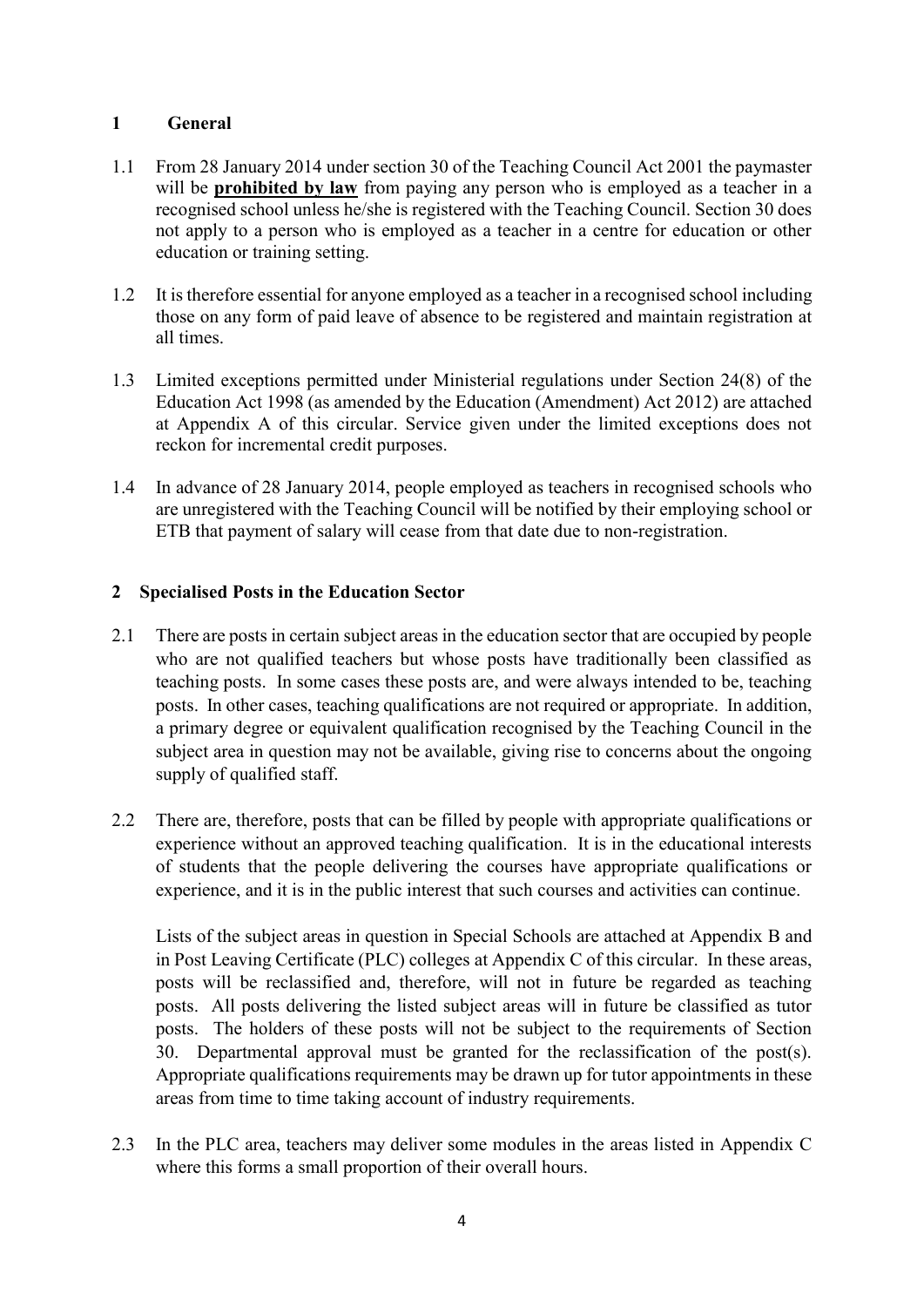- 2.4 People currently employed in these posts will retain their current rate of pay and their current terms and conditions of employment. New appointees will be paid as tutors.
- 2.5 There will be other areas where it is necessary to employ an industry or sectoral expert to deliver programme content. An example of this would be content leading to industryawarded qualifications such as Cisco networking or Microsoft Certified Engineer where the awarding body specifies the qualification to deliver the programme. There will also be other developing and specialist areas in the ICT area as well as areas such as highly specialised crafts, content leading to the awards of sports bodies and others. People in these areas will be employed as tutors or on a contract for service. All proposals to recruit for this purpose must be approved in advance by the Department.

#### <span id="page-4-0"></span>**3 The Teaching Council**

- 3.1 Each year before his/her renewal date, the Council will send each teacher a reminder notice and renewal form at his/her last notified correspondence address. The Council also issues renewal reminders by email. A registered teacher should make note of his/her renewal date and should contact the Council if he/she does not receive a renewal notice when they would normally expect to receive such a notice.
- 3.2 In the event that registration is not renewed by the renewal date, the Teaching Council will send the teacher a notice stating that he/she will be removed from the register if registration is not renewed. The consequences of removal from the register for teachers in employment including cessation of salary will be specified in the notice.
- 3.3 The Teaching Council will provide the paymaster with registration details for all teachers on an ongoing basis.

#### <span id="page-4-1"></span>**4 Recruitment of Teachers**

- 4.1 Employers must ensure that all persons proposed for employment (casual and noncasual) provide evidence of current registration prior to the commencement of his/her employment.
- 4.2 Employers may view a teacher's Teaching Council registration renewal receipt of payment or confirm the teacher's registration status online through the *Search the Register* function available on the Teaching Council website at [www.teachingcouncil.ie.](http://www.teachingcouncil.ie/)
- 4.3 Employers must ensure that the requirement to maintain registration with the Teaching Council is inserted as a condition within all contracts.
- 4.4 The limited exceptions permitted under Ministerial regulations made under Section 24(8) of the Education Act 1998 (as amended by the Education (Amendment) Act 2012) whereby unregistered people may be employed in place of registered teachers are attached at Appendix A of this circular. In particular, the regulations stipulate that an unregistered person may not be paid from public funds for a period of more than 5 consecutive school days.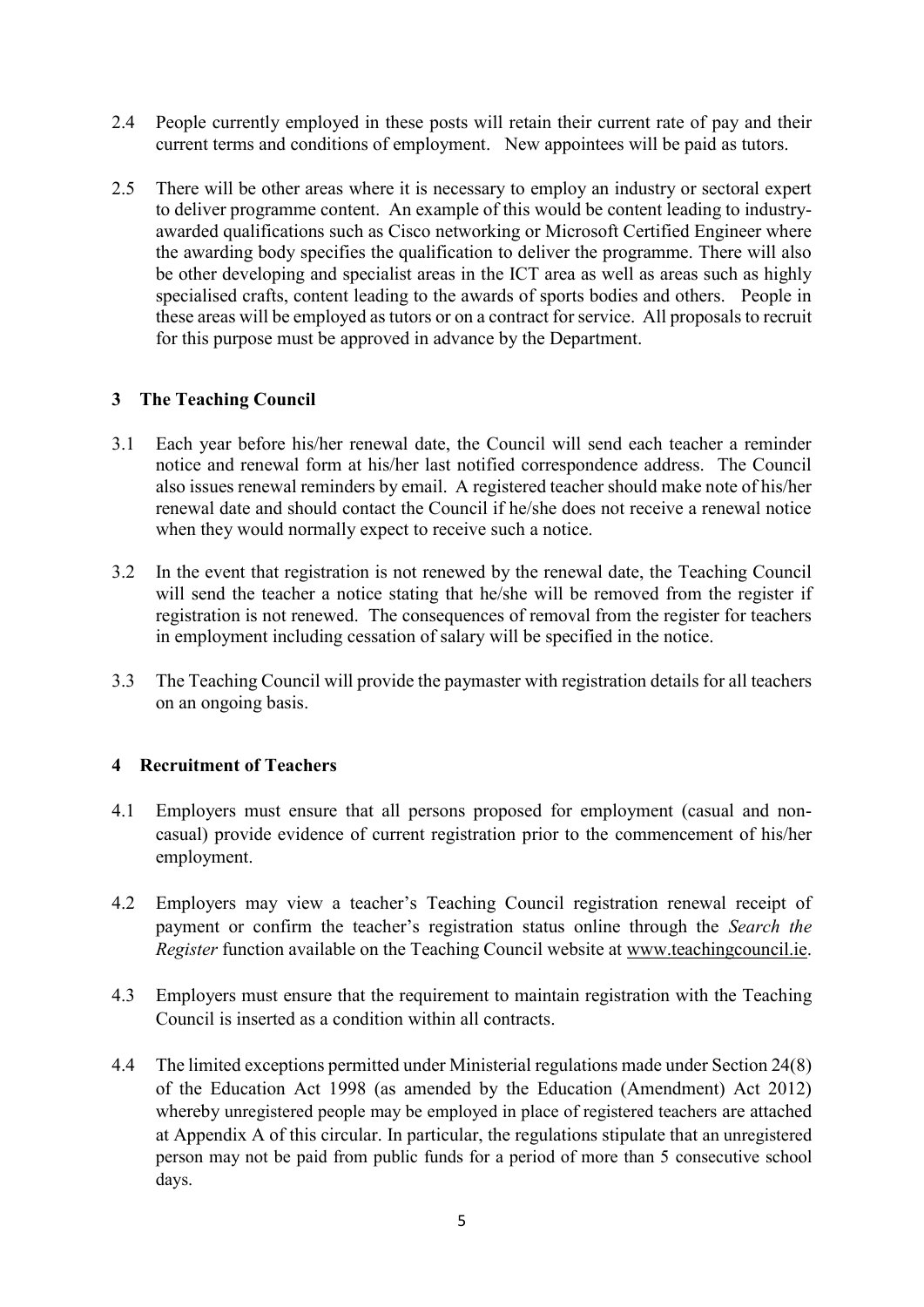#### <span id="page-5-0"></span>**5 The Paymaster**

- 5.1 The Paymaster will check the registration history for each person due to receive salary prior to processing each payroll to confirm registration.
- 5.2 Salary will not be paid by the Paymaster to any teacher for any period of teaching service during which they are not registered with the Teaching Council. There will be no retrospective payment for a period during which a person is unregistered.
- 5.3 Any salary paid for a period when registration has lapsed will be recovered by the Paymaster.
- 5.4 The Paymaster will resume payment of salary from the date of his/her registration with the Teaching council and return to duties.

#### <span id="page-5-1"></span>**6 People employed as teachers in recognised schools who are eligible for registration but who are unregistered with the Teaching Council on or after 28 January 2014.**

- 6.1 He/she cannot be paid from Oireachtas funds for the time during which he/she is unregistered.
- 6.2 He/she may be granted a period of unpaid leave referred to as Teaching Council Non Registration (TCNR) leave subject to a maximum duration of 6 months (see paragraph 8).
- 6.3 A person on TCNR leave must submit evidence to his/her employer that registration with the Teaching Council is being pursued in the case of a person eligible for registration **or** that the necessary qualifications to become registered with the Teaching Council are being pursued in the case of a person ineligible for registration. The employer must retain this evidence and confirm in writing to the Paymaster that a period of unpaid leave has been granted and will continue until further notice by the employer.

#### <span id="page-5-2"></span>**7 People employed as teachers in a permanent/CID capacity in recognised schools who are not eligible for registration and are unregistered with the Teaching Council on or after 28 January 2014.**

- 7.1 He/she cannot be paid from Oireachtas funds for the time during which he/she is unregistered.
- 7.2 He/she will have the following options:
	- (a) Teaching Council Non Registration (TCNR) leave, subject to a maximum duration of 6 years (see paragraph 8), or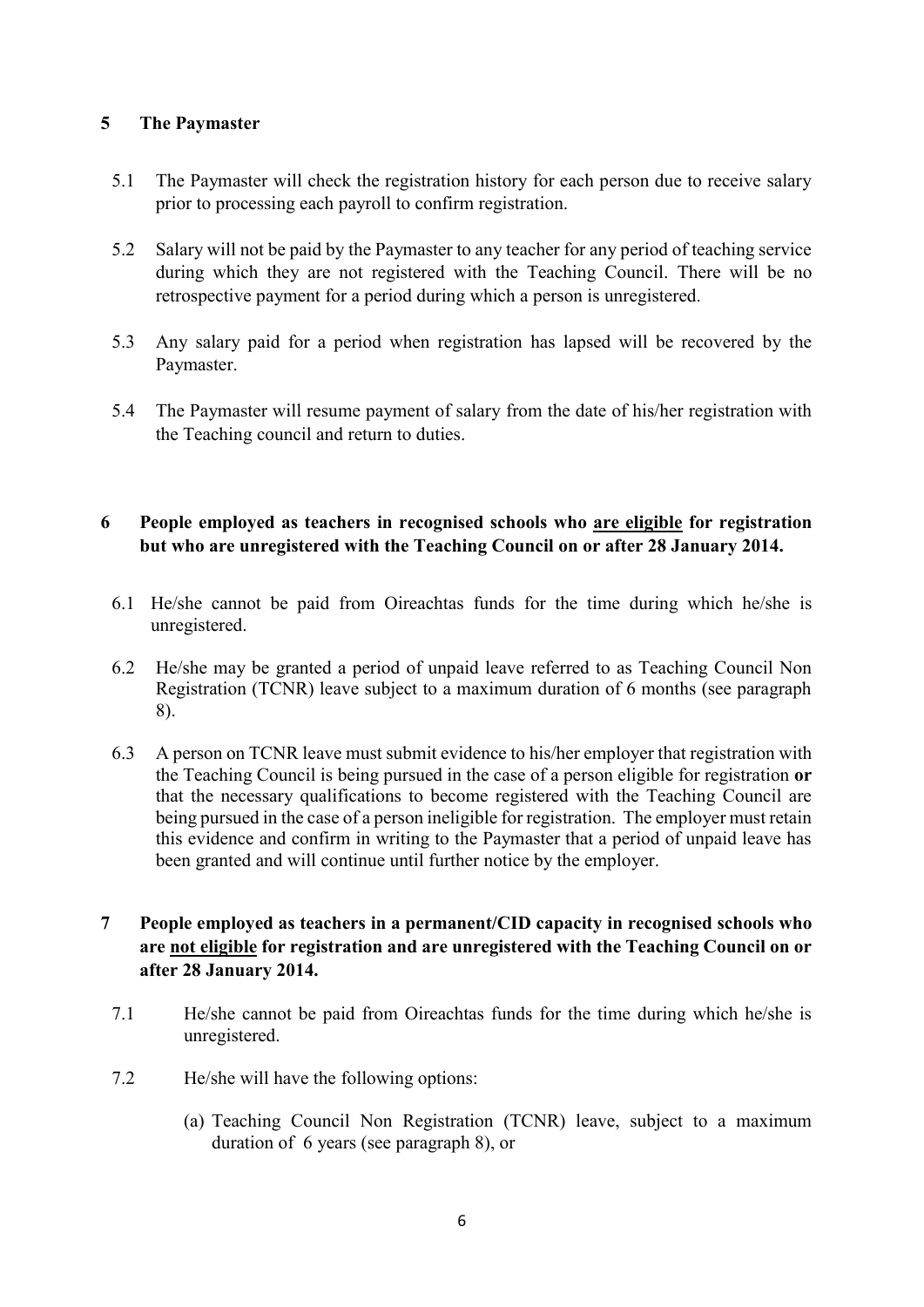- (b) Voluntary redundancy in accordance with the terms of the Collective Agreement: Redundancy Payments to Public Servants (June 2012) (see Appendix D) or
- (c) Redeployment to non-teacher posts for such persons who are comprehended by the Haddington Road Agreement.

The person will be required to inform his/her employer of his/her preferred option not later than Thursday  $28<sup>th</sup>$  November 2013. In the event that he/she fails to do this, the employer may grant him/her a period of TCNR leave from 28<sup>th</sup> January 2014 as at 6(a) above.

#### <span id="page-6-0"></span>**8 Teaching Council Non Registration (TCNR) Leave – Unpaid Leave of Absence**

#### <span id="page-6-1"></span>*8.1 Appointment of a Replacement Teacher*

*8.1.1* Where a replacement teacher is to be employed he/she shall be offered a fixed term/specified purpose contract for the duration of the TCNR leave to be terminable on the return or resignation/retirement/end of contract of the person on leave.

#### <span id="page-6-2"></span>*8.2 Posts of Responsibility*

*8.2.1* Teaching Council registration is required for appointment as a teacher and similarly a person cannot be appointed to a post of responsibility unless they are registered.

#### <span id="page-6-3"></span>*8.3 Resumption of Duty following TCNR Leave*

- *8.3.1* A person on TCNR leave must notify the employer immediately upon registration with the Teaching Council and a date must be arranged for the earliest possible return to duties.
- *8.3.2* It is the responsibility of the employer to inform the paymaster of the date of return of a teacher to duties following TCNR leave.
- *8.3.3* A person returning from TCNR leave in excess of two school years shall be screened by the Occupational Health Service (OHS). It is a pre-requisite for the restoration of salary that the person is deemed medically fit for duties by the OHS before he/she is permitted to resume his/her post.
- *8.3.4* The terms and conditions of teachers in general including the terms of any redeployment scheme existing at the time of return shall apply to the person resuming duty after TCNR leave.
- *8.3.5* A person returning from TCNR leave will be paid from the date of his/her registration with the Teaching Council and return to duties.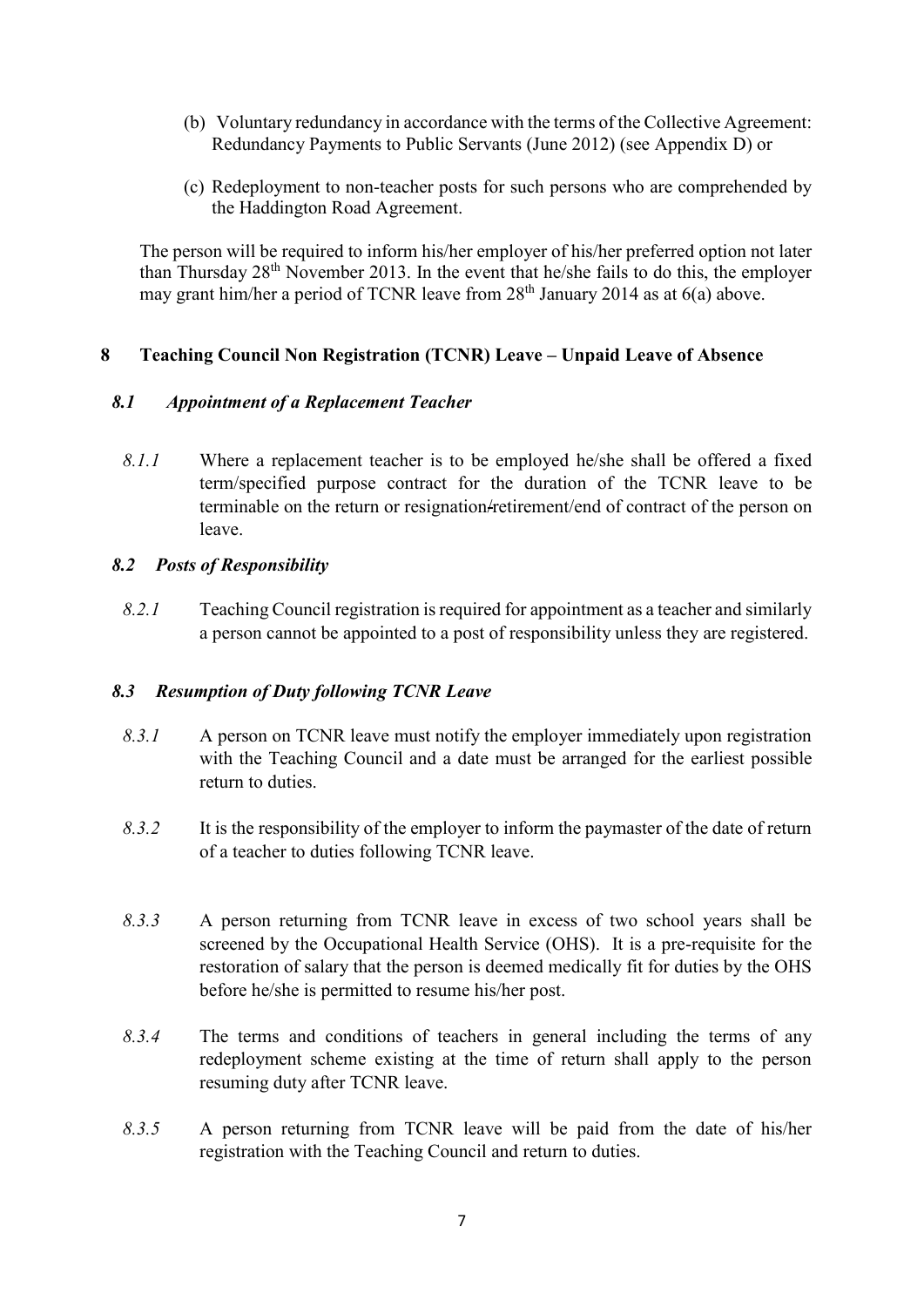#### <span id="page-7-0"></span>*8.4 Other Leave of Absence*

*8.4.1* All teachers on any form of paid leave of absence must be registered with the Teaching Council and maintain that registration at all times. In the event that a person's registration lapses while on paid leave, salary will not be paid for the period he/she is unregistered and the person remains on the original leave type.

#### <span id="page-7-1"></span>*8.5 Social Welfare Entitlements*

- *8.5.1* The person on a TCNR leave remains an employee of the employer for the duration of the absence and the absence does not constitute a break in service for PRSI Class purposes.
- *8.5.2* A person seeking to maintain his/her Social Welfare entitlements during a TCNR leave should contact the Department of Social Protection for advice.

#### <span id="page-7-2"></span>*8.6 Pensions*

- *8.6.1* A period of TCNR leave of absence does not reckon for pension purposes. Subject to the provisions of the Purchase of Notional Service Scheme the period may be reckoned for pension purposes on payment of contributions at full actuarial cost following a return to service.
- *8.6.2* Further information on the purchase of notional service is available from the Department's website [www.education.ie](http://www.education.ie/) under Education Staff – Retirement/Pensions – Teaching Staff – Notional Service Scheme. Queries regarding notional service may be emailed to [pensions@education.gov.ie](mailto:pensions@education.gov.ie) or addressed to the Pension Unit of the Department. Teachers employed by Educational Training Board (ETB) should direct any queries to the relevant ETB.
- *8.6.3* The new Single Public Service Pension Scheme ("Single Scheme") commenced with effect from 1 January 2013. The Scheme applies to all pensionable first-time entrants to the Public Service on or after that date, as well as to former public servants returning to the public service after a break in pensionable service of more than 26 weeks. (A period of approved TCNR leave does not constitute a break in service for the purposes of the Single Scheme.) Further information on the Single Public Service Pension Scheme is available on the website of the Department of Public Expenditure and Reform at [http://per.gov.ie/wp-content/uploads/Single-Scheme](http://per.gov.ie/wp-content/uploads/Single-Scheme-booklet-Final.pdf)[booklet-Final.pdf](http://per.gov.ie/wp-content/uploads/Single-Scheme-booklet-Final.pdf)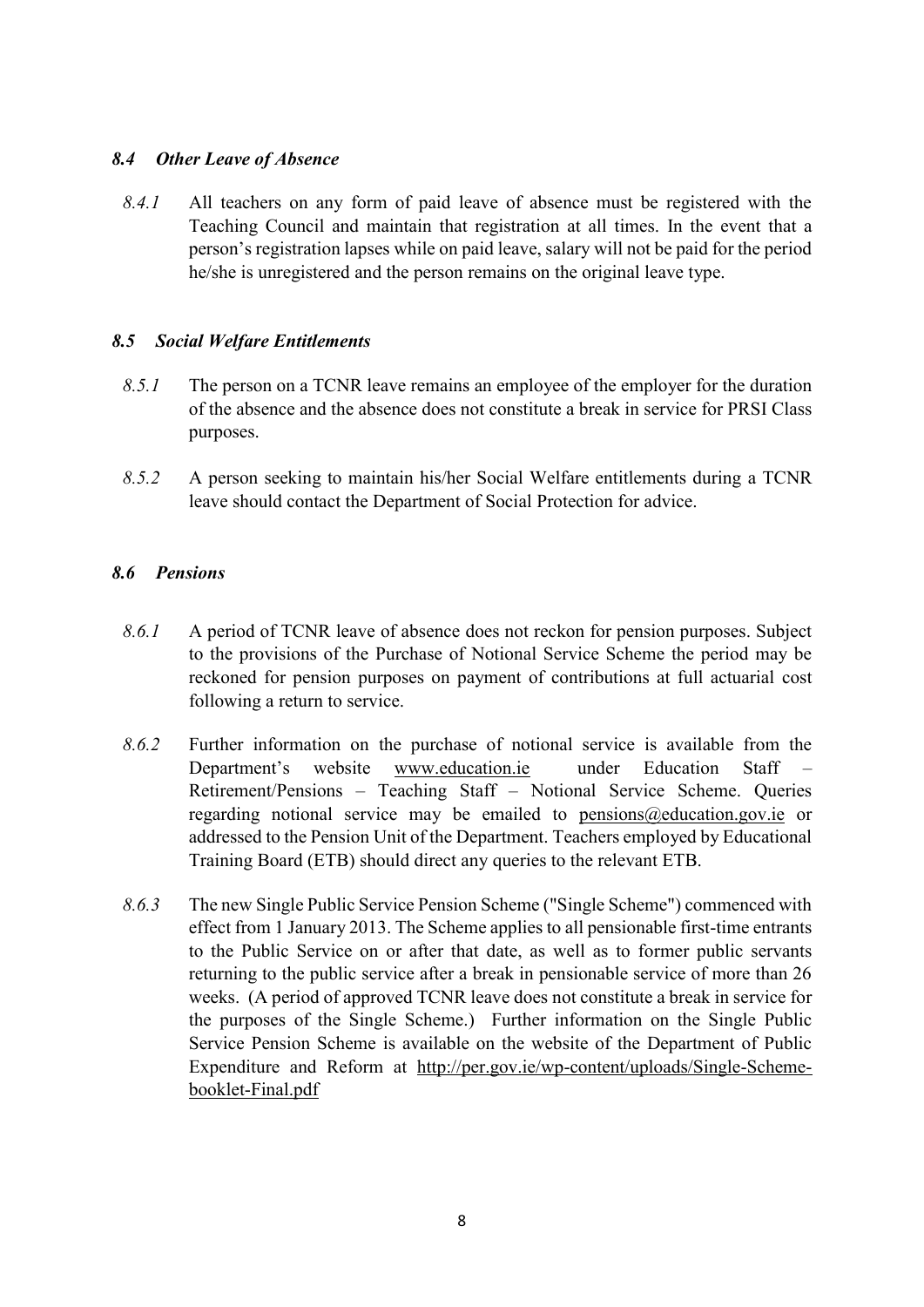#### <span id="page-8-0"></span>*8.7 Incremental Credit*

*8.7.1* A period of TCNR leave of absence does not reckon for incremental credit purposes.

#### <span id="page-8-1"></span>*8.8 Voluntary Deductions at Source*

*8.8.1* Voluntary deductions from salary cease when a person goes on TCNR leave. It is the sole responsibility of a person on TCNR leave to ensure that medical insurance policies, income continuance insurance, union subscriptions, credit union and local property tax payments do not lapse. No liability rests with the Paymaster for policies of any nature which lapse. Further details in relation to voluntary deductions can be found on the Department's website [www.education.ie](http://www.education.ie/) under Education Staff – Information – Payroll & Financial - Voluntary Deductions.

#### <span id="page-8-2"></span>**9 Correspondence Address**

9.1 All correspondence will be addressed to the person employed in a teaching post at the address last notified by him/her and no fault shall lie with the employer in the event that correspondence is not received.

#### <span id="page-8-3"></span>**10 Compliance**

- 10.1 All people employed in a teaching post and employers must adhere to the regulations and procedures set out in this circular. It is open to employers to avail of disciplinary procedures where employees fail to abide by the regulations and procedures. Substitute cover for schools will only be provided in accordance with the terms of this circular.
- 10.2 All relevant documentation relating to registration must be retained by the employer with the relevant personnel records. These records may be selected for inspection by nominated Department officials.

#### <span id="page-8-4"></span>**11 Further Information**

- 11.1 All queries in relation to registration should be directed to the Teaching Council [www.teachingcouncil.ie](http://www.teachingcouncil.ie/) and [Section30@teachingcouncil.ie.](mailto:Section30@teachingcouncil.ie)
- 11.2 Queries in relation to this circular may be sent to the Department at the following email address: section30 queries@education.gov.ie.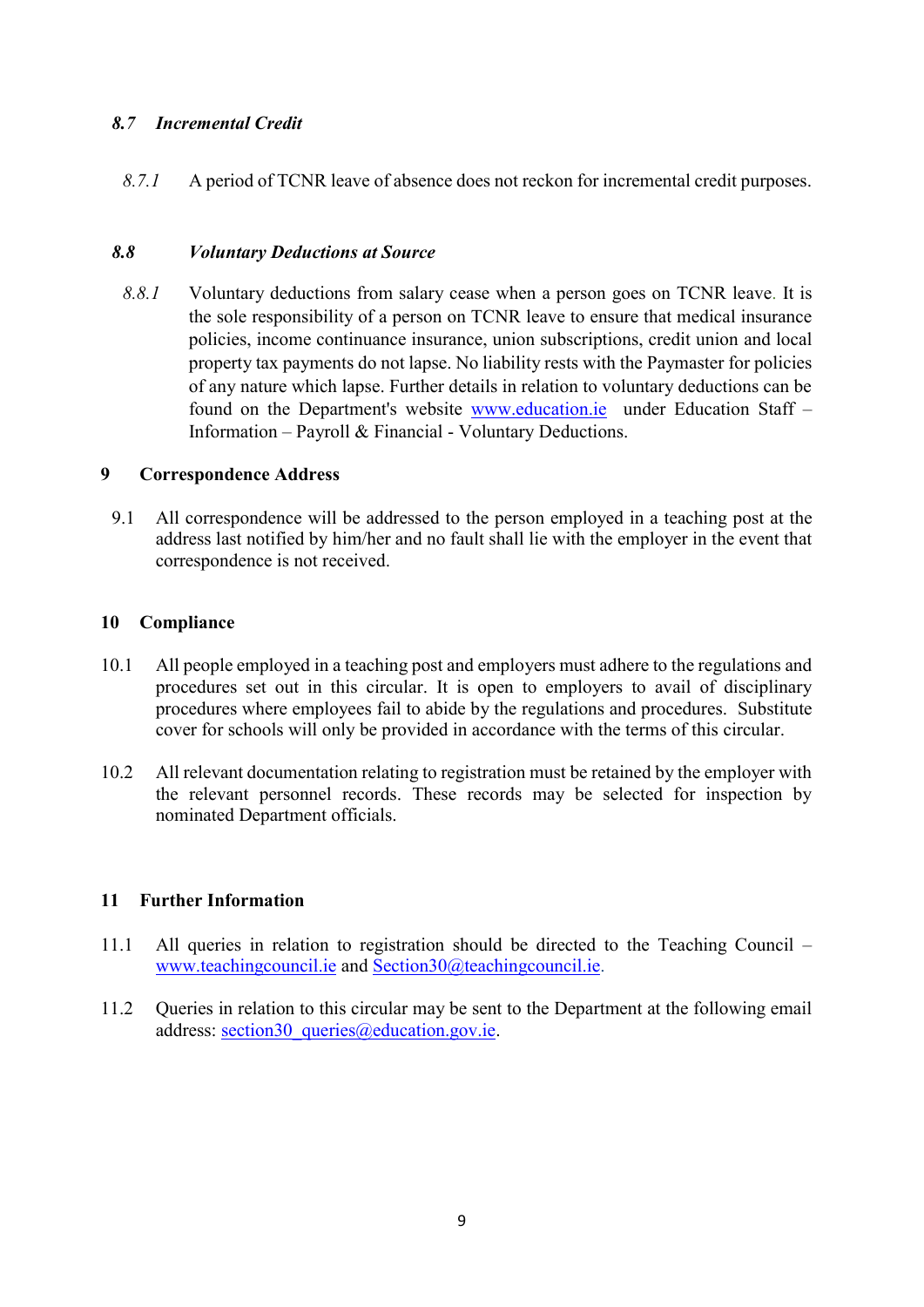#### <span id="page-9-0"></span>**Appendix A – Ministerial Regulations (Proposed for Signature)**

1. These Regulations may be cited as the Education Act 1998 (Unregistered Persons) Regulations 2013.

2. These Regulations come into operation on

3. (1) In these Regulations -

**"Act of 1998"** - means the Education Act 1998 (No. 51 of 1998);

**"Act of 2001"** - means the Teaching Council Act 2001 (No. 8 of 2001);

**"relevant employer"** in relation to a recognised school means - the board of management of that school **or,** in the case of a recognised school maintained by an education and training board, that board;

**"school for children of EU staff"** means - a recognised school, or a section of a recognised school

- (a) established for the purpose of discharging, or
- (b) operating in practice by arrangement to discharge, an obligation to staff of EU institutions;

4. A person who is not a registered teacher for a reason other than that he or she is suspended or removed from the register under Part 5 of the Act of 2001, may be employed in the place of a registered teacher in a recognised school and be remunerated, in respect of such employment, out of monies provided by the Oireachtas, where –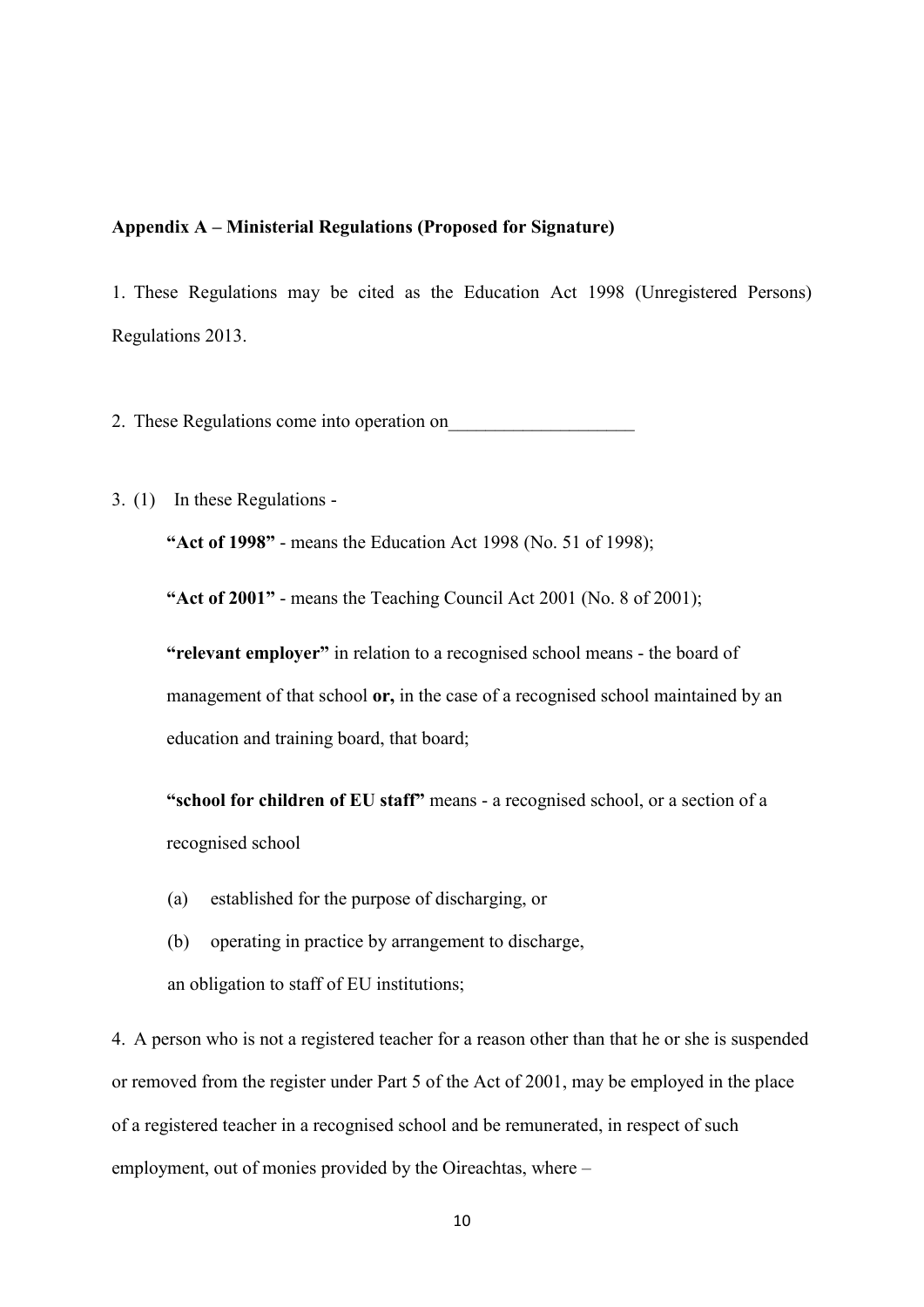- (a) the relevant employer has made all reasonable efforts to appoint a registered teacher in accordance with the procedures determined by the Minister pursuant to section 24(11) of the Act of 1998, and
- (b) a registered teacher is not available to take up the position in question.

5. The employer shall be satisfied that a person employed in accordance with Regulation 4 is competent and capable of acting in place of a registered teacher in the school. In the case of a position in a school for children of EU staff, the person shall also be a native speaker of the language in which he or she is employed to teach.

6. A person employed in accordance with Regulation 4 shall be paid at the unqualified rate of pay determined from time to time by the Minister with the consent of the Minister for Public Expenditure and Reform.

7. A person who is employed in the place of a registered teacher (which employment is, in this Regulation, referred to as "substitute employment") may be remunerated out of monies provided by the Oireachtas –

- (a) in the case of a position in a school for children of EU staff, for a period of no more than one school year at a time, and
- (b) in any other case, for non- consecutive periods of no more than 5 consecutive school days (within the meaning of section 25 of the Act of 1998).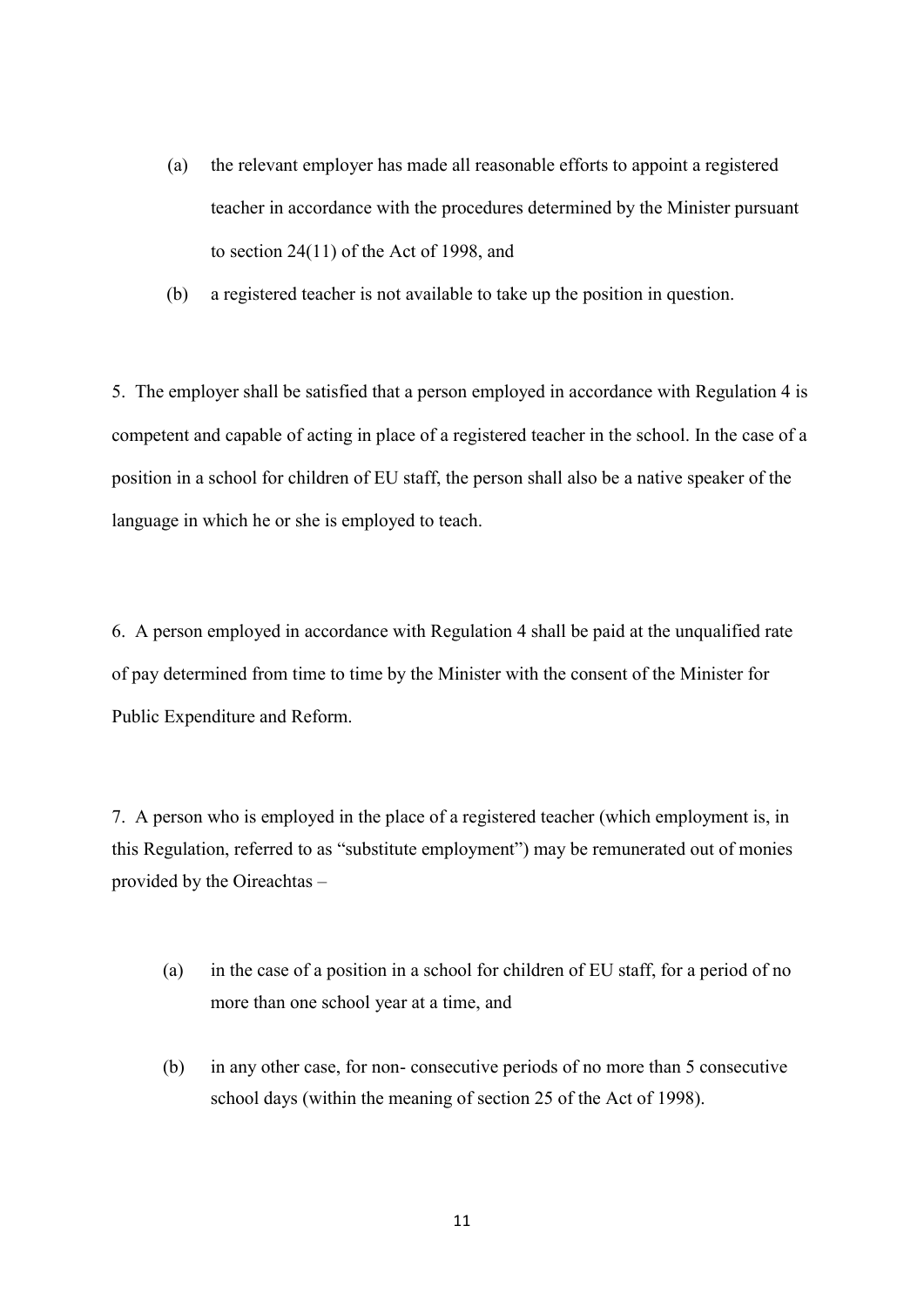- 8. Where a person is employed in accordance with Regulation 4 the relevant employer shall continue to make all reasonable efforts to employ a registered teacher.
- 9. It shall be a term and condition of a contract of employment of a person employed in accordance with Regulation 4 that the contract shall terminate –
	- (a) immediately if the relevant employer can employ a registered teacher in the position in which the person is being employed, or
	- (b) at the expiry of the relevant time period under Regulation 7,whichever happens first.
- 10. (1) Where a person is employed in a recognised school in accordance with Regulation 4, the Principal of the recognised school shall record in writing that –
	- (a) following the taking of all reasonable efforts by the relevant employer to appoint a registered teacher in accordance with the procedures determined by the Minister pursuant to section 24(11) of the Act of 1998, a registered teacher is not available to be employed by the recognised school concerned and the reasons for this, and
	- (b) the person employed in accordance with Regulation 4 is competent and capable of acting in place of a registered teacher in the said school.
	- (2) The Principal of each recognised school shall provide information to the board of management, and, in the case of a recognised school maintained by an education and training board, that board, as to the circumstances in which a person has been employed in accordance with Regulation 4.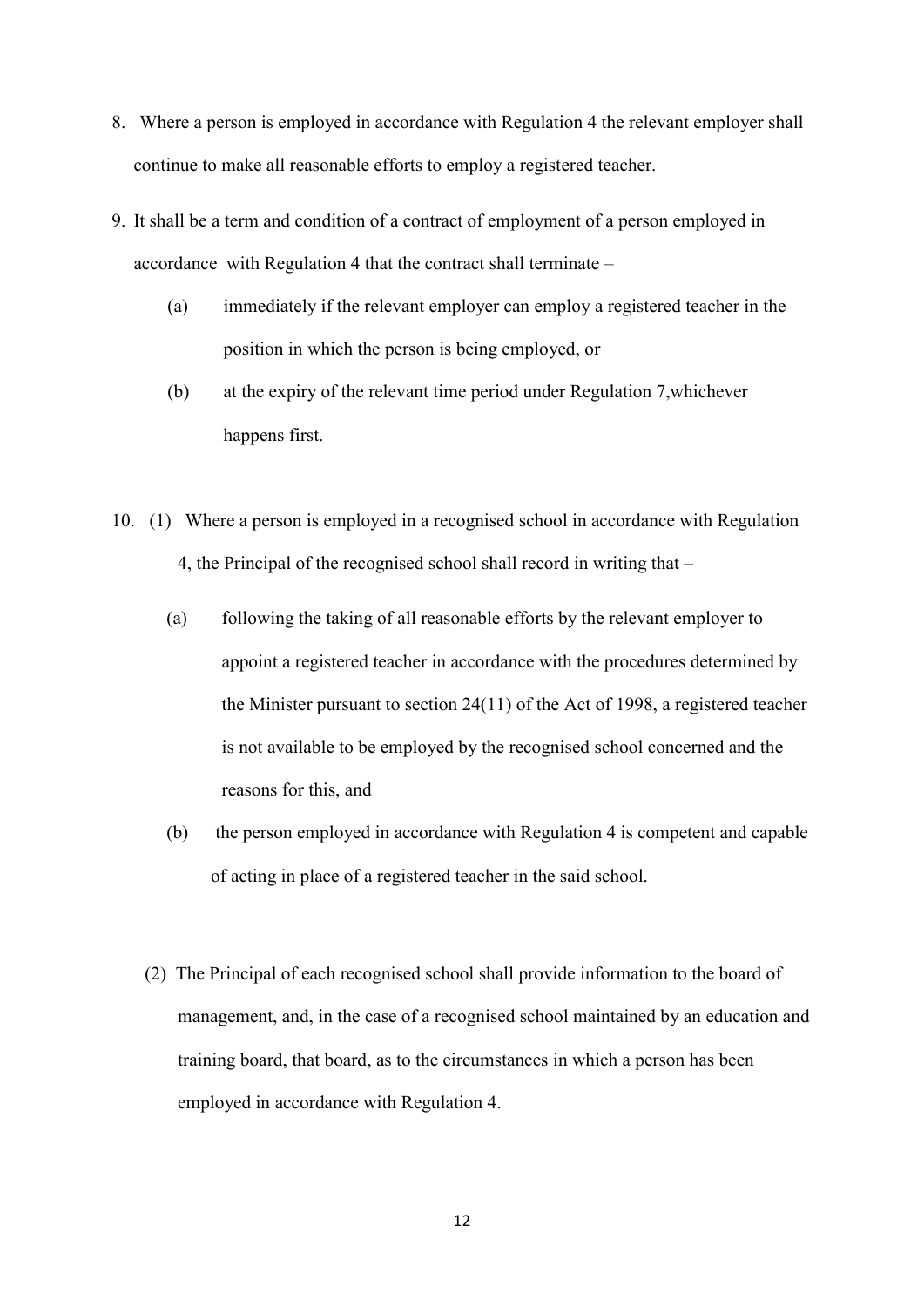(3) The board of management of a recognised school shall, in accordance with -

- (a) section 20, and
- (b) the procedures it has established pursuant to section 21,

of the Act of 1998, inform the parents of students in the said school of the persons employed by the said board under Regulation 4.

- (4) All records to which this regulation refers shall be retained by the Principal of the recognised school for not less than 2 years from the end of the school year in which the employment concerned occurred and shall, on request, be provided to –
	- (a) a member of the board of management of the said school, or
	- (b) the Minister, or a person appointed by him or her for the purpose of this Regulation.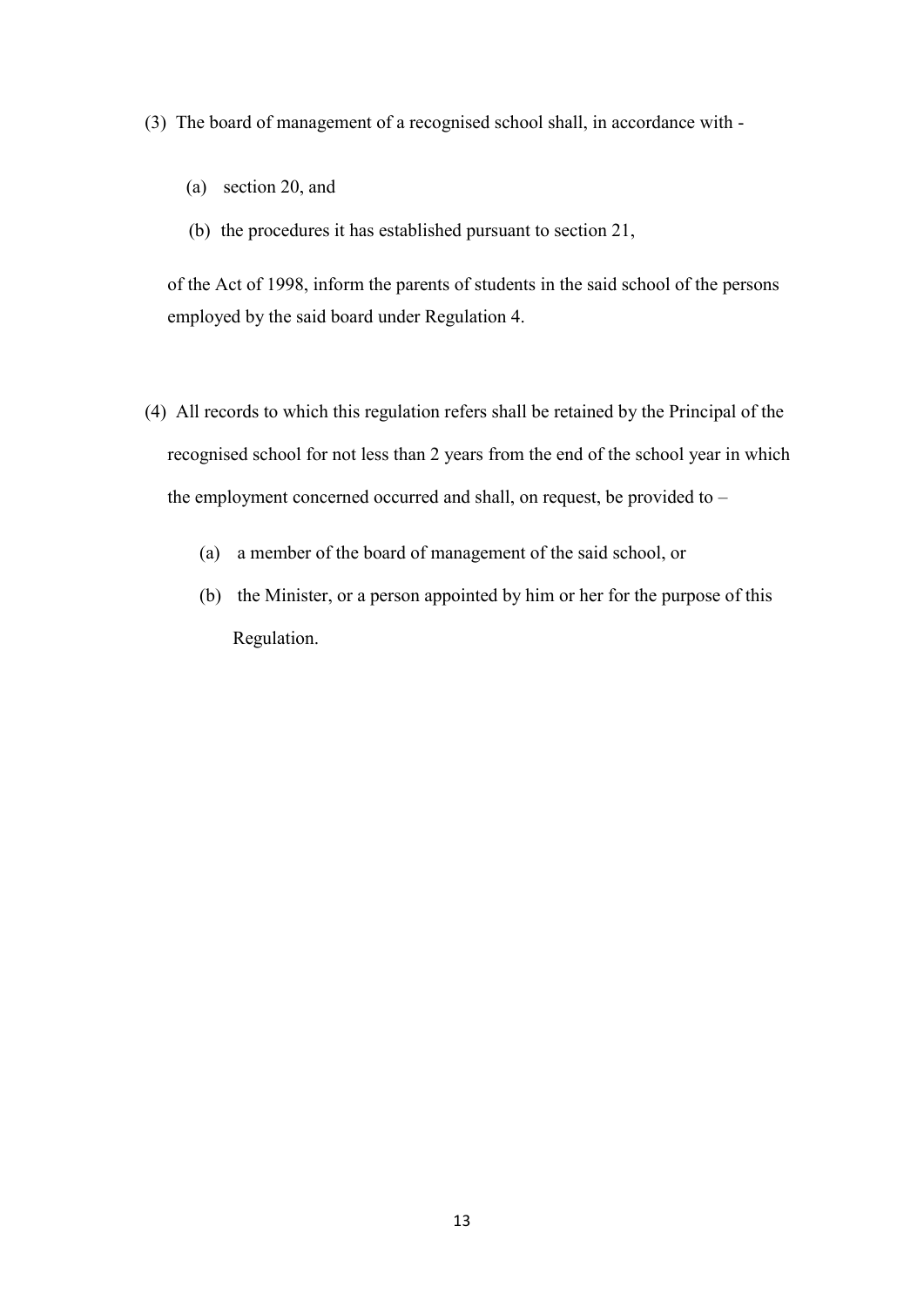# <span id="page-13-0"></span>**Appendix B - Specialised Posts in Special Education**

List of Special Education courses/modules re-designated to be delivered by a tutor.

Irish Sign Language Swimming Instructor Horticulture/ Gardening Play and Interactive Support IT Computer Studies Music Therapy Craftwork

This list may be amended from time to time.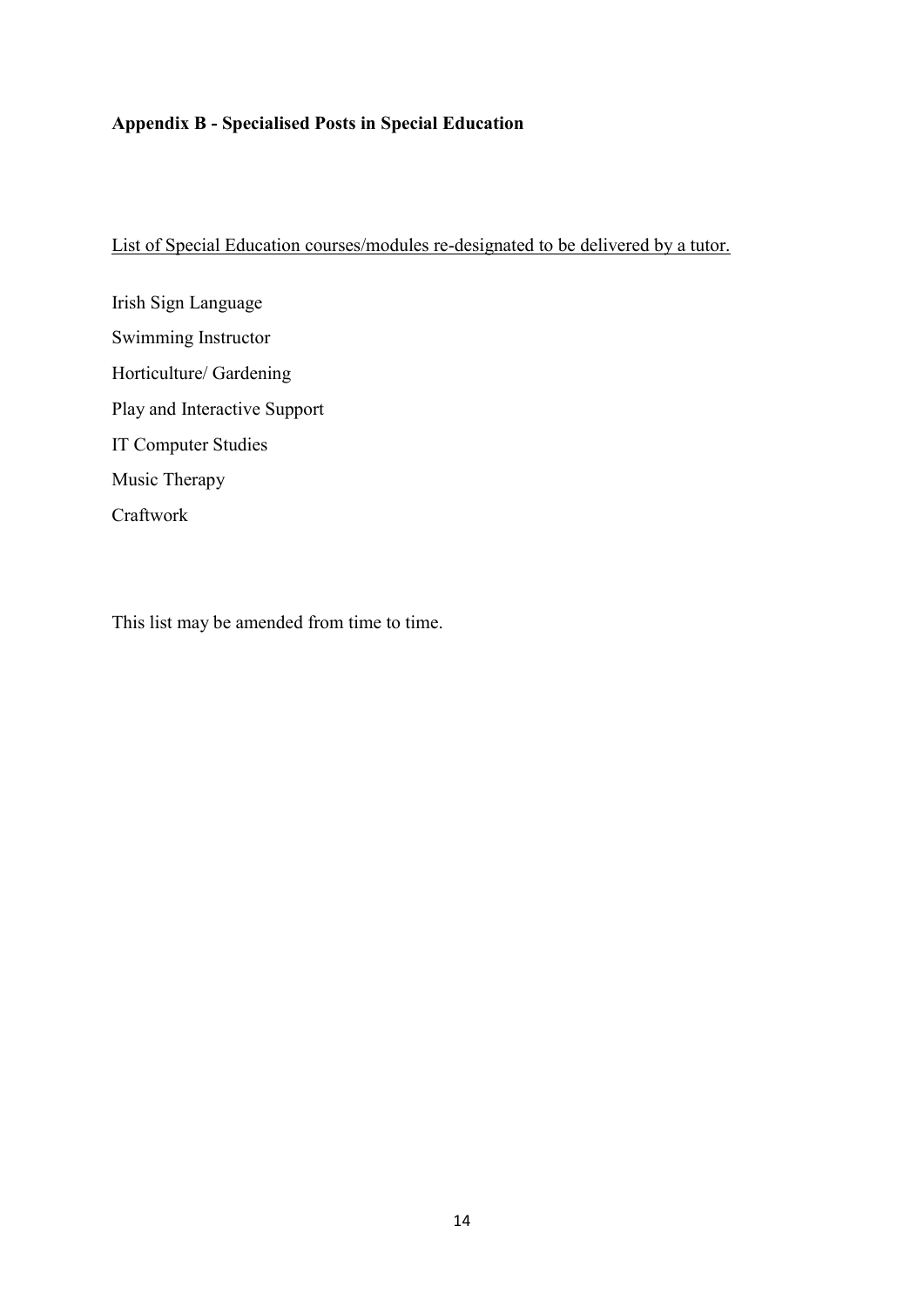### <span id="page-14-0"></span>**Appendix C - Specialised Posts in Post Leaving Certificate**

List of PLC courses/modules re-designated to be delivered by a tutor.

Beauty Therapy Hairdressing Security Studies Animal Care/Grooming First Aid

The qualifications requirements for Beauty Therapy and Hairdressing will be those set out previously in Circular 47/2000.

This list may be amended from time to time.